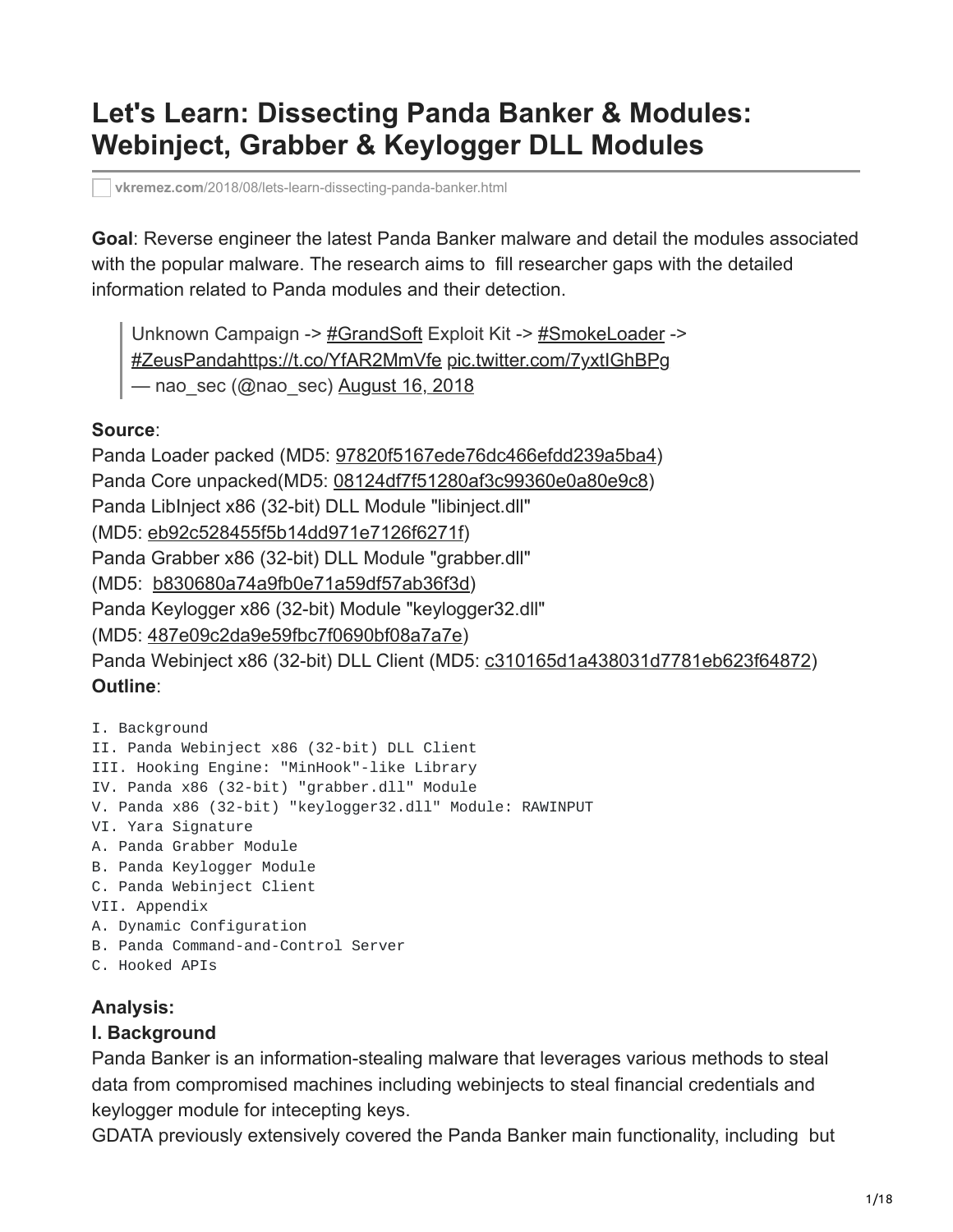not not limited to its extensive anti-analysis [techniques.](https://cyberwtf.files.wordpress.com/2017/07/panda-whitepaper.pdf) I highly recommend reading this paper before learning more about Panda.

Panda is a known Zeus banker derivative and shares [significant code overlap](https://twitter.com/IntezerLabs/status/1006528375920431104) with the original leaked Zeus 2.0.8.9. By and large, Panda banker remains to be one of the most popular banking malware available on the crimeware scene that is available for sale for \$7,500 USD in its basic functionality.

Some of the advertised capabilities are as follows:

Formgrabber for Internet Explorer (IE), Chrome, and Firefox Grabber for screenshots, passwords, cookies, certifications,

credit cards POP3/FTP File Search SOCKS support Virtual Network Computing (VNC) Injects

Previously, I extensively covered its injection technique as part of the Panda banker [libinject.dll](https://www.vkremez.com/2018/01/lets-learn-dissect-panda-banking.html?q=Panda) leveraging "AcInitialize" and "AdInjectDll" export

functions. ZwWow64QueryInformationProcess64-ZwWow64ReadVirtualMemory64 are used for searching NTDLL in PEB, then for searching API addresses required for work of injecting DLL module (x32/x64) which is being located in AP "svchost" by using NtCreateSection-NtMapViewOfSection-NtUnmapViewOfSection ResumeThread-Sleep-SuspendThread are used for unmapping and injecting the payload into the main thread.

- **Acinitialize**: size t function type that initializes the structures necessary for the injection export function.
- **AdInjectDll**: DWORD function type that performs the process injection with the argument with the desired process ID (PID) as an argument of the DWRD type.

## **II. Panda Webinject x86 (32-bit) Client**

Panda banker stores both local and dynamic configuration in JavaScript format that used for command-and-control and subsequent communications. The local configuration is as follows of the exe type that is used in conjunction with the stored public key:

/////////////////////////////////////////////////// ///////////// Basic Panda URL config ////////////// /////////////////////////////////////////////////// "generated\_url":["47[.]com/rcfig.dat", "98[.]net/rcfig.dat","10[.]net/rcong.dat", "98[.]net/vgt.dat"]

The dynamic configuration is parsed for the following values: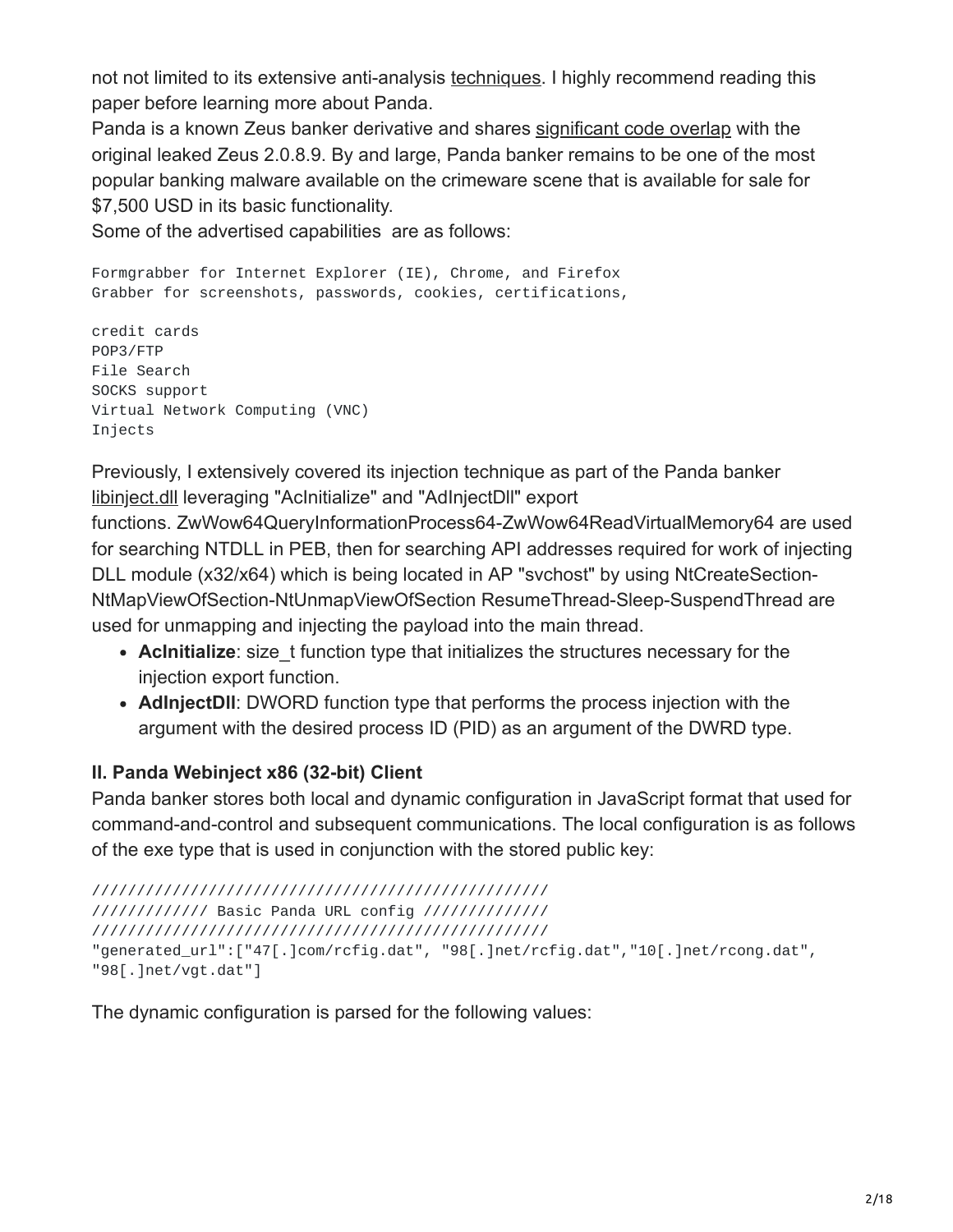```
//////////////////////////////////////////////////////////////////////////
/////////////////////// Panda ParseDynamicConfig *shortened //////////////
//////////////////////////////////////////////////////////////////////////
void *__cdecl parse_dynamic_config(int a1)
{
  const char *grab_value;
  grad<sub>2</sub> = 0;
  switch ( a1 )
  {
    case 0:
      grab_value = "created";
      break;
    case 1:
      grab_value = "botnet";
      break;
    case 2:
      grab_value = "check_config";
      break;
    case 3:
      grab_value = "send_report";
      break;
    case 4:
      grab_value = "check_update";
      break;
    case 5:
      grab_value = "url_config";
      break;
    case 6:
      grab_value = "url_webinjects";
      break;
    case 7:
      grab_value = "url_update";
      break;
    case 8:
      grab_value = "url_plugin_vnc32";
      break;
    case 9:
      grab_value = "url_plugin_vnc64";
      break;
    case 10:
      grab_value = "url_plugin_vnc_backserver";
      break;
    case 11:
      grab_value = "url_plugin_grabber";
      break;
    case 12:
      grab_value = "url_plugin_backsocks";
      break;
    case 13:
      grab_value = "url_plugin_backsocks_backserver";
      break;
    case 14:
```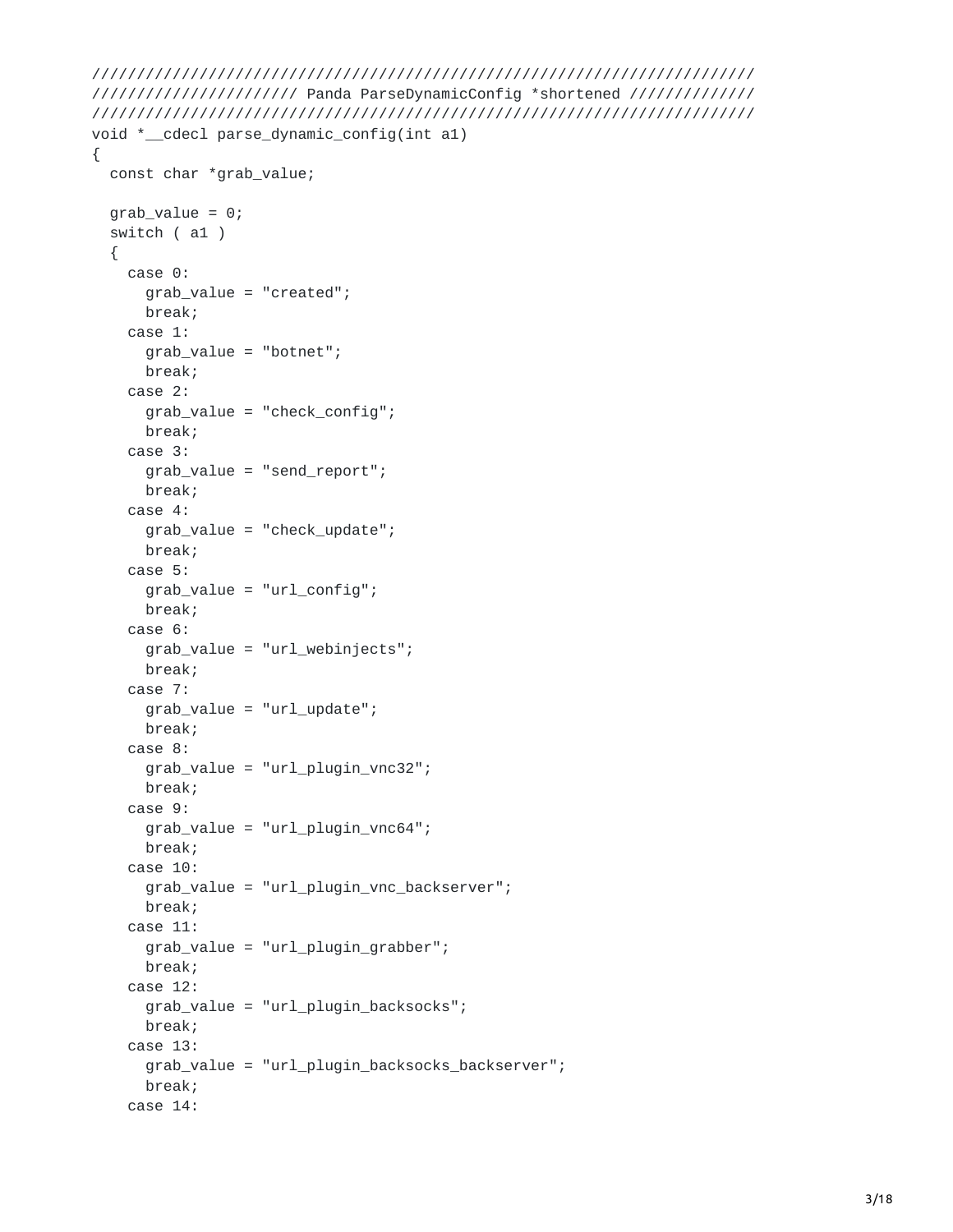Additionally, the bot checks machine software and runs various WMI queries to populate the data about the infected machine such as:

```
Select * from AntiVirusProduct
Select * from AntiSpywareProduct
Select * from FirewallProduct
```
The bot also generates information object about the infected machine. The elongated version is as follows:

```
//////////////////////////////////////////////////
///////////// Elongated Panda BotInfo ////////////
//////////////////////////////////////////////////
"BotInfo": {
"systime": UNIX,
"process": "svchost.exe",
"user": "MACHINE",
"id": "BOT",
"botnet": "2.6.9",
"version": "2.6.10",
"os": {
"version": INT,
"sp": INT,
"build": INT,
"bit": INT,
"server": INT,
"lang": INT,
"explorer": INT
"File":
"name": "webinjects.dat",
"antivirus": DWORD,
"antispyware": DWORD.
"firewall": DWORD,
}
```
Panda injects its main bot after the successful infection to hook various browser API, TranslateMessage, and GetClipboardData. The main injected contains 354 functions. The main injected bot INT-type function is as follows: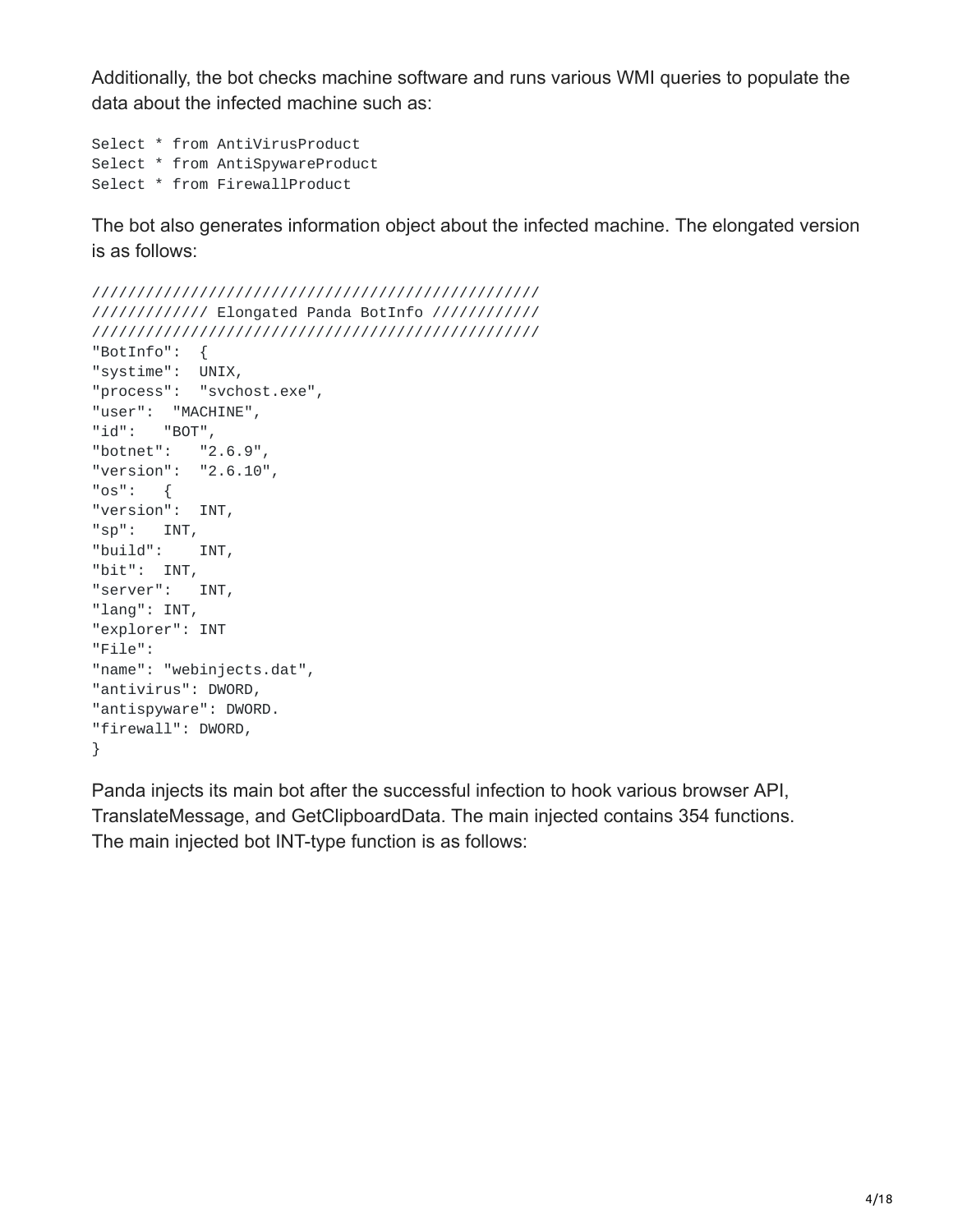```
//////////////////////////////////////////////////////////////////////////
///////////////////////// Panda MainInject Function //////////////////////
//////////////////////////////////////////////////////////////////////////
int Panda_main_inject()
{
 int result;
 HMODULE user32_1;
 HMODULE user32;
 result = Hook_Initialize();
 if ( !result )
 {
   Addend = 0;
   dword_1001047C = (int)sub_10006122;user32_1 = GetModuleHandleW(L"user32.dll");
    *(_DWORD *)TranslateMessage_0 = GetProcAddress(user32_1, "TranslateMessage");
    dword_10010488 = (int)sub_10006077;
    user32 = GetModuleHandleW(L"user32.dll");
    *(_DWORD *)GetClipboardData = GetProcAddress(user32, "GetClipboardData");
    hook_main_entrance((int)TranslateMessage_0, 2u);
   hook_ie();
   hook_firefox();
   hook_wsa_chrome_check_opera();
    result = EnableBook(0);}
 return result;
}
```
## **III. Hooking Engine: "MinHook"-like Library**

Panda Banker utilizes a "MinHook"-like hooking engine to hook various API of interest. MinHook is a known minimalistic x86/x64 API hooking library for Windows that is leveraged by various banking malware (most notoriously, [TinyNuke](https://github.com/rossja/TinyNuke) banker) to hook various browser API for information-stealing purposes.

For example, Panda uses this routine to enable hooks for Mozilla Firefox browser API calls PR\_Close, PR\_Read, PR\_Write, and PR\_Poll from nss3.dll.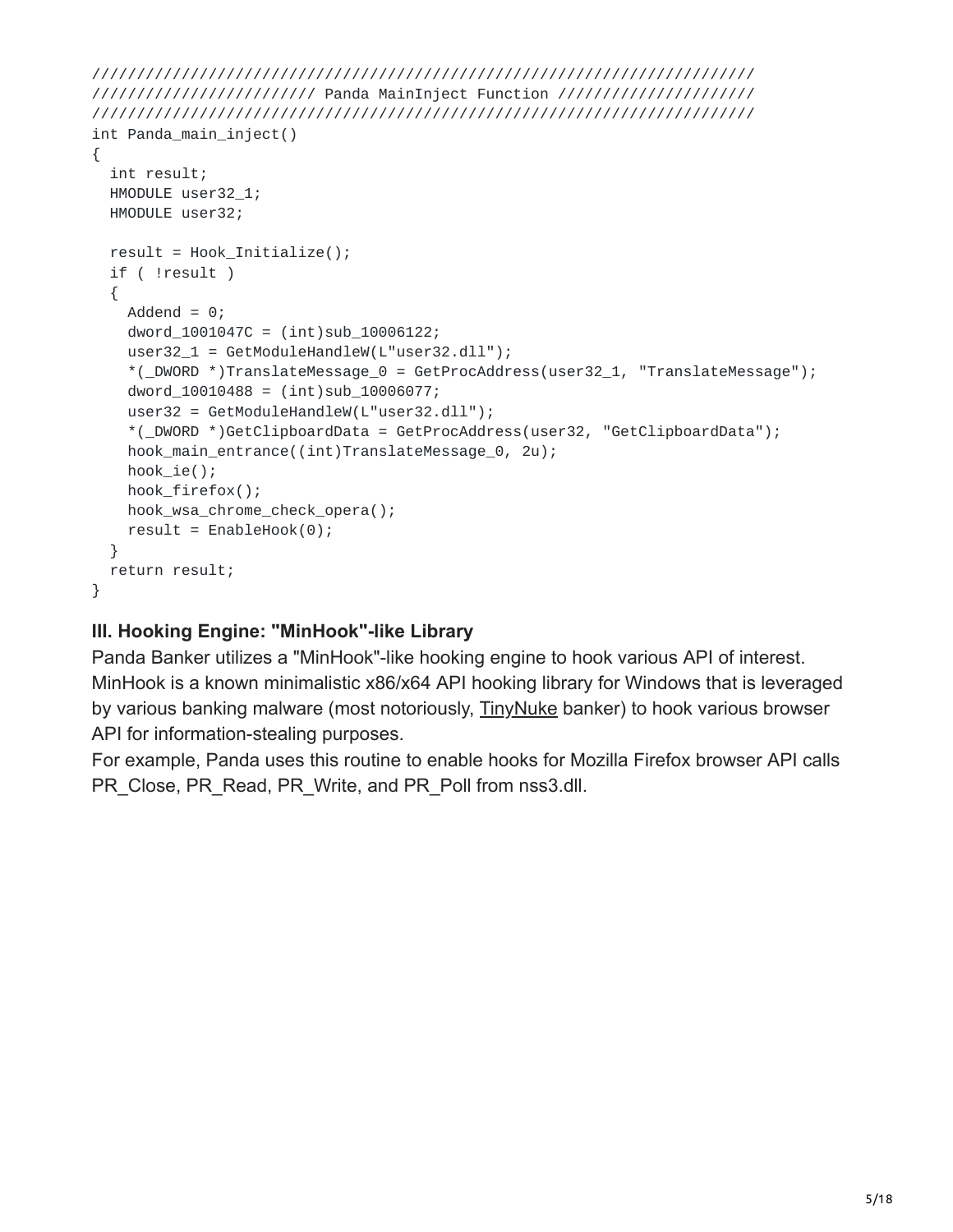

The CreateHook function sequence -> "EnterSpinLock" (via InterlockedCompareExchange API call) -> checks if "IsExecutableAddress" (via VirtualQuery API call with Buffer.State and Buffer.Protect check for executable) -> "FindHookEntry" (DWORD entry) -> "AllocateBuffer" (via VirtualAlloc API call) -> "CreateTrampolineFunction" -> if not entry "AddHookEntry" -> "FreeBuffer" -> "LeaveSpinLock".

By and large, the Panda hooking engine works by replacing the prologue of the targeted API call with the unconditional JMP to the detour function.

Panda enables its hooks as as follows leveraging VirtualProtect with the usual pJmp- >opcode = 0xE9 (32-bit relative JMP).

The pseudo-coded C++ EnableHook function is as follows: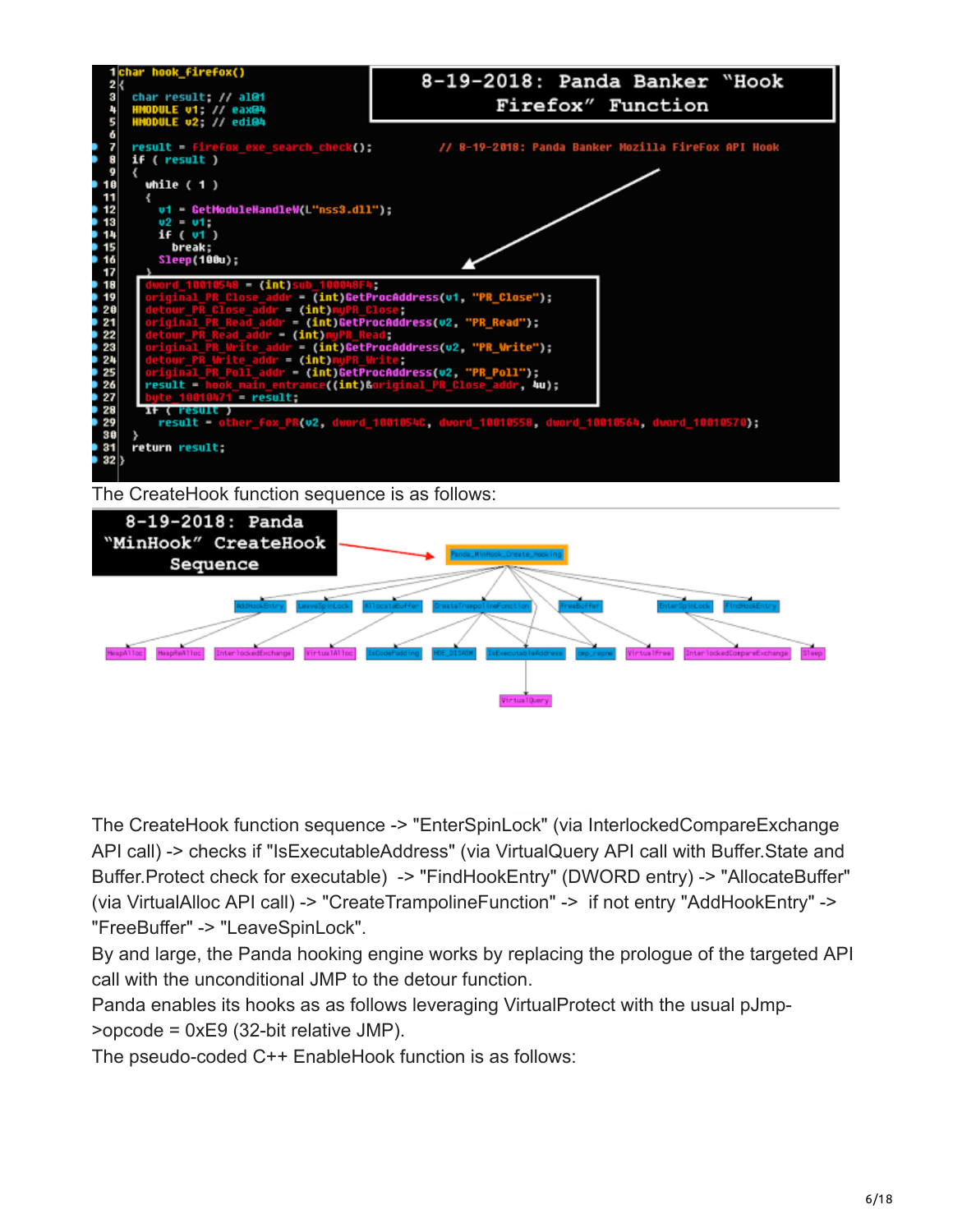```
//////////////////////////////////////////////////////////////////////////
///////////////////////// Panda EnableHook Function //////////////////////
//////////////////////////////////////////////////////////////////////////
signed int __fastcall Panda_EnableHook(int a1, int patch_above)
{
 hook_entry = patch_above;
 v3 = 1pMem + 44 * a1;
 patchSize = 5;
 v10 = patch_above;
 dwSize = 5;
 v5 = (*(.BYTE*) (v3 + 20) & 1) == 0;pPatchTarget = *(\text{WORD } **) \vee 3;v13 = *( WORD **)v3;
 if ( !v5 )
 {
   pPatchTarget = (\text{WORD *})((char *)pPatchTarget - 5);
   patchSize = 7;
   v13 = pPatchTarget;
   dWSize = 7;}
 if ( VirtualProtect(pPatchTarget, patchSize, 0x40u, &flOldProtect) )
  {
   if ( hook_entry )
    { // enable hook
      *(_BYTE *)pPatchTarget = 0xE9u; // jump relative opcode 0xe9
      *(_DWORD *)((char *)pPatchTarget + 1) = *(_DWORD *)(v3 + 4) -
(_DWORD)pPatchTarget - 5;
      if ( *( _BYTE * )(v3 + 0x14) & 1 )
        **(_WORD **)v3 = 0xF9EBu;}
    else if ( *( BYTE *)(v3 + 0x14) & 1 )
    {
      *(\text{DWORD *})pPatchTarget = *(\text{DWORD *})(\text{v3 + 0xC});v8 = (int)(pPatchTarget + 2);*(_WORD *)v8 = *(_WORD *)(v3 + 0x10);
      *(_BYTE *)(v8 + 2) = *(_BYTE *)(v3 + 0x12);
     pPatchTarget = v13;
    }
    else
    {
      *(_DWORD *)pPatchTarget = *(_DWORD *)(v3 + 12);
      *((_BYTE *)pPatchTarget + 4) = *(_BYTE *)(v3 + 16);
    }
   VirtualProtect(pPatchTarget, dwSize, flOldProtect, &flOldProtect);
   v9 = GetCurrentProcess();
   FlushInstructionCache(v9, pPatchTarget, dwSize);
    result = 0;
    *(_BYTE *)(v3 + 20) = 4 * (v10 & 1) | (*(_BYTE *)(v3 + 20) & 0xFD | 2 * (v10 &
1)) & 0xFB;
 }
 else
  {
   result = 10;}
```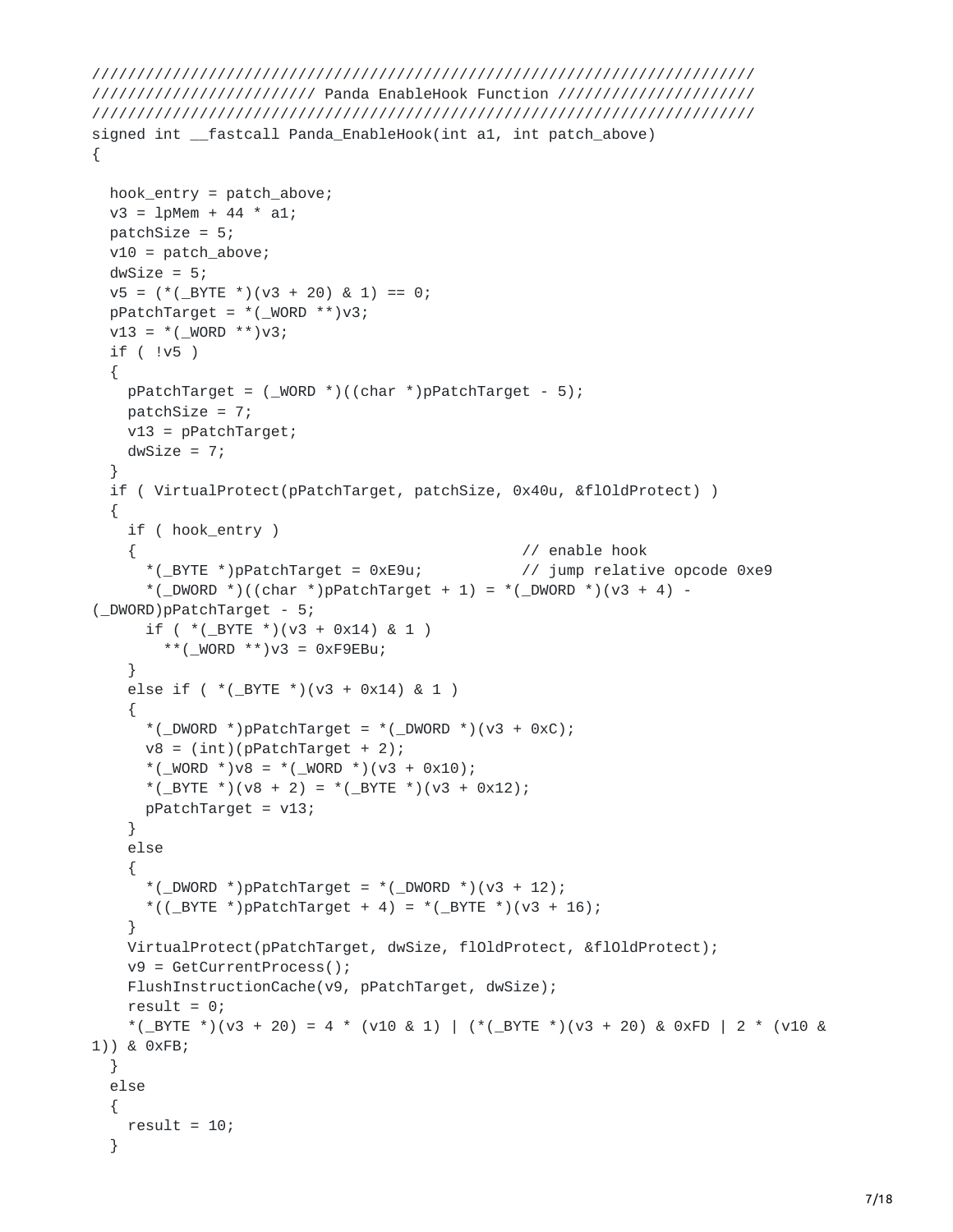```
return result;
}
```
## **IV. Panda x86 (32-bit) "grabber.dll" Module**

Panda leverages and injects into svchost.exe the module called internally "grabber.dll." This module contains 336 functions.

| rdata:100103Fh               | : AddressOfNameOrdinals<br>dd rua word 10810440                                              |                      |
|------------------------------|----------------------------------------------------------------------------------------------|----------------------|
| .rdata:100103F8 :            |                                                                                              | 8-19-2018: Panda     |
|                              | .rdata:100103F8 : Export Address Table for grabber.dll                                       |                      |
| rdata:100103F8 ;             |                                                                                              | Banker "grabber.dll" |
| rdata:100103F8 off_100103F8. | dd rwa DeleteCache, rwa DeleteCookies, rua DeleteFlash                                       |                      |
| rdata:100103F8.              | : DATA XREF: .rdata:100103ECTo                                                               | Module               |
| rdata:100103F8.              | dd rva GrabCertificates, rva GrabCookies, rva GrabFlash                                      |                      |
| .rdata:100103F8              | dd rva GrabForms, rva GrabPasswords, rva GrabSoftList                                        |                      |
| rdata:1001041C ;             |                                                                                              |                      |
|                              | rdata:1001041C ; Export Names Table for grabber.dll.                                         |                      |
| .rdata:1001041C :            |                                                                                              |                      |
| rdata:1001041C off_1001041C. | dd rva aDeletecache, rva aDeletecookies, rva aDeleteflash                                    |                      |
| .rdata:1001041C              | : DATA XREF: .rdata:100103F0To                                                               |                      |
| .rdata:1001041C              | dd rva aGrabcertificat, rva aGrabcookies, rva aGrabflash ; "DeleteCache"                     |                      |
| rdata:1001841C               | dd rva aGrabforms, rva aGrabpasswords, rva aGrabsoftlist                                     |                      |
| .rdata:10010440 :            |                                                                                              |                      |
|                              | rdata:10010444 ; Export Ordinals Table for grabber.dll.                                      |                      |
| rdata:10010440.              |                                                                                              |                      |
| rdata:10018444 word_10018440 | dw 0, 1, 2, 3, 4, 5, 6, 7, 8; DATA XREF: .rdata:100103F4To                                   |                      |
| rdata:10010452 aGrabber dll. | db 'grabber.dll'.0 ; DATA XREF: .rdata:1001030CTo                                            |                      |
| rdata:10010458 aDeletecache  | db DeleteCache 0 : DATA XREF: .rdata:off 1001041CTo                                          |                      |
|                              | db 'DeleteCookies'.0 : DATA XREF: .rdata:off 1001041CTo<br>rdata:1001046A aDeletecookies.    |                      |
| rdata:10010478 aDeleteFlash  | db DeleteFlash 0<br>: DATA XREF: .rdata:off 1001041CTo                                       |                      |
|                              | rdata:10010484 aGrabcertificat db 'GrabCertificates'.0 : DATA XREF: .rdata:0ff 1001041CTo.   |                      |
| rdata:10010495 aGrabcookies. | db GrabCookies 0<br>: DATA XREF: .rdata:off 1001041CTo                                       |                      |
| rdata:100104A1 aGrabflash.   | : DATA XREF: .rdata:off 1001041CTo<br>db GrabFlash 0                                         |                      |
| rdata:100104AH aGrabforms    | GrabForms 0<br>; DATA XREF: .rdata:off 1001041CTo<br>db                                      |                      |
|                              | : DATA XREF: .rdata:off 1001041CTo<br>rdata:10010485 aGrabpasswords<br>GrabPasswords 0<br>db |                      |
| rdata:100104C3 aGrabsoftlist | db GrabSoftList 0<br>: DATA XREF: .rdata:off 1001041CTo                                      |                      |
|                              | ata:100104D0 ; Debug information (type 13)                                                   |                      |
|                              | : DATA XREF: .rdata:100103CATo<br>lata:100104D <b>0 unk 100104D0</b><br>db                   |                      |

The module designed to steal stored information from various software applications as as well as delete it as necessary in order to force the victim to enter it again to be stolen by the malware.

| Name                    | <b>Address</b> | <b>Ordinal</b> |
|-------------------------|----------------|----------------|
| DeleteCache             | 10003E10       | 1              |
| <b>DeleteCookies</b>    | 10003E4A       | $\mathcal{P}$  |
| DeleteFlash             | 10003E89       | 3              |
| <b>GrabCertificates</b> | 10004D7B       | 4              |
| <b>GrabCookies</b>      | 10004DDB       | 5              |
| GrabFlash               | 10005106       | 6              |
| GrabForms               | 10005139       | 7              |
| GrabPasswords           | 100053C9       | 8              |
| GrabSoftList            | 100054CD       | 9              |
| <b>DIIEntryPoint</b>    | 1000118A       | [main entry]   |

The brief outline of all the functions is as follows:

**A. "GrabSoftList"** function (ordinal 9) as temporarily stored "softlist.txt" The malware opens a registry key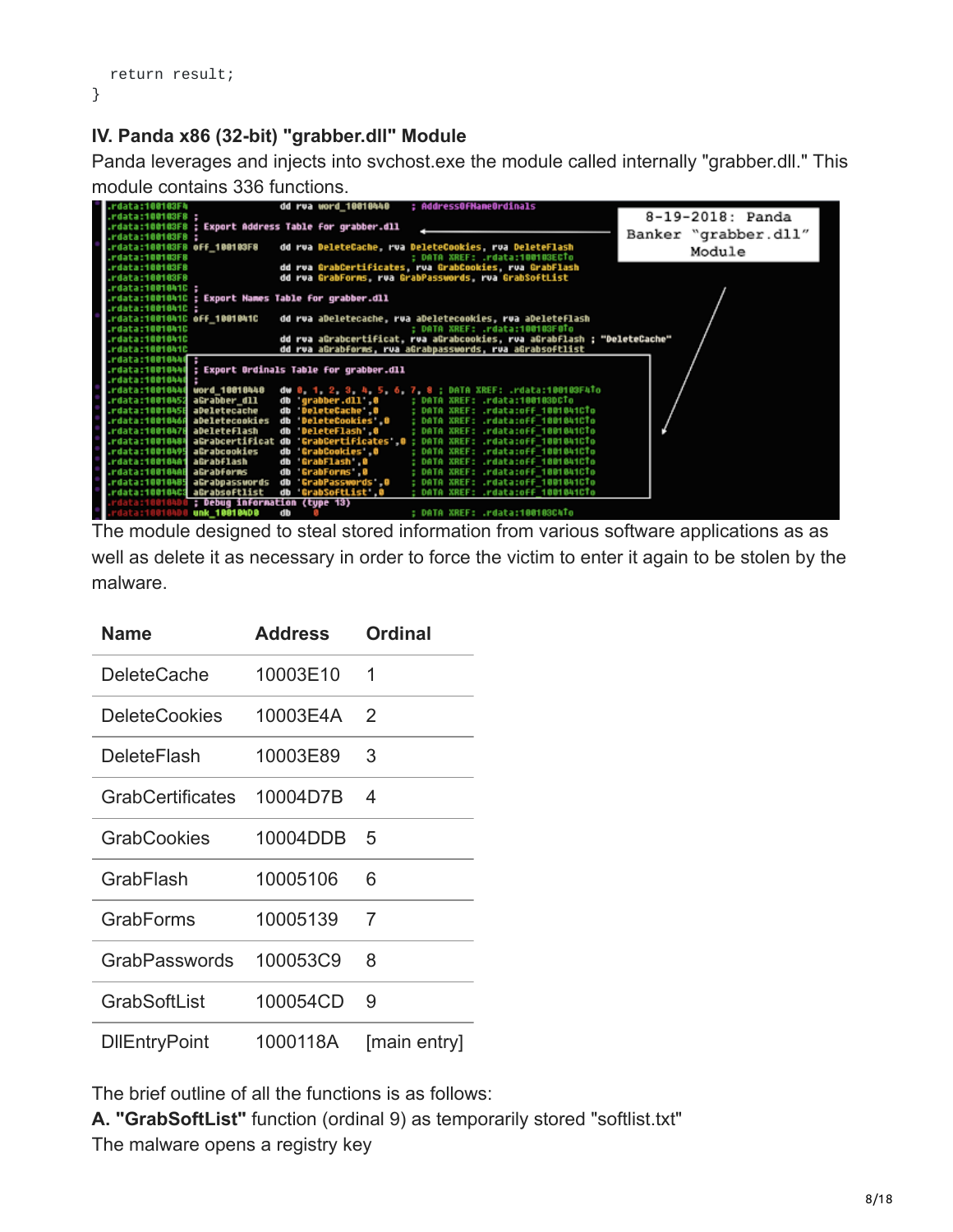"HKEY\_LOCAL\_MACHINE\SOFTWARE\Microsoft\Windows\CurrentVersion\Uninstall" and enumerates keys "UninstallString" and "DisplayName" via RegEnumKeyExW API to obtain a list of installed software

**B. "GrabCertificates"** function (ordinal 4)

Panda opens the so-called "certificate store" to query for certificates via the following API calls:

- CertOpenSystemStoreW
- CertEnumCertificatesInStore
- PFXExportCertStoreEx(..., &pPFX, L"password", 0, 4)
- GetSystemTime
- CertCloseStore

The malware stores the cerificafres in the following format:

certs\\%s\\%s\_%02u\_%02u\_%04u.pfx (pPFX.pbData, pPFX.cbData)

**C. "GrabCookies"** function (ordinal 5) as temporarily stored cookies.txt

Panda grabs cookies from the following browser grab calls:

- InternetExplorerGetCookies (local search as "\*.txt" in APPDATA\Low)
- MicrosoftEdgeGetCookies (local search as Packages\Microsoft.MicrosoftEdge\_8wekyb3d8bbwe)
- FirefoxGetCookies (local search as Mozilla\Firefox for "cookies.sqlite")
- ChromeGetCookies (local search as Google\Chrome for "cookies")
- OperaGetCookies (local search as Opera Software for "cookies")

**D. "GrabForms"** function (ordinal 7) as temporarily "autoforms.txt"

The malware steals stored form data from browser application as follows:

- Internet Explorer -> registry "HKEY\_CURRENT\_USER\Software\Microsoft\Internet Explorer\IntelliForms\FormData"
- Google Chrome -> "Google\Chrome" for "web data"
- Mozilla Firefox -> "Mozilla\Firefox" for "formhistory.sqlite"
- Opera -> "Opera Software" for "web data"
- **E.** "**GrabFlash**" function (ordinal 6)

Panda grabs Flashplayer persistent cookie information in

"APPDATA Macromedia\Flash Player" for "\*.sol" and "flashplayer.cab."

**F. "GrabPasswords"** function (ordinal 8) as temporarily "passwords.txt"

The malware steals passwords from the following software: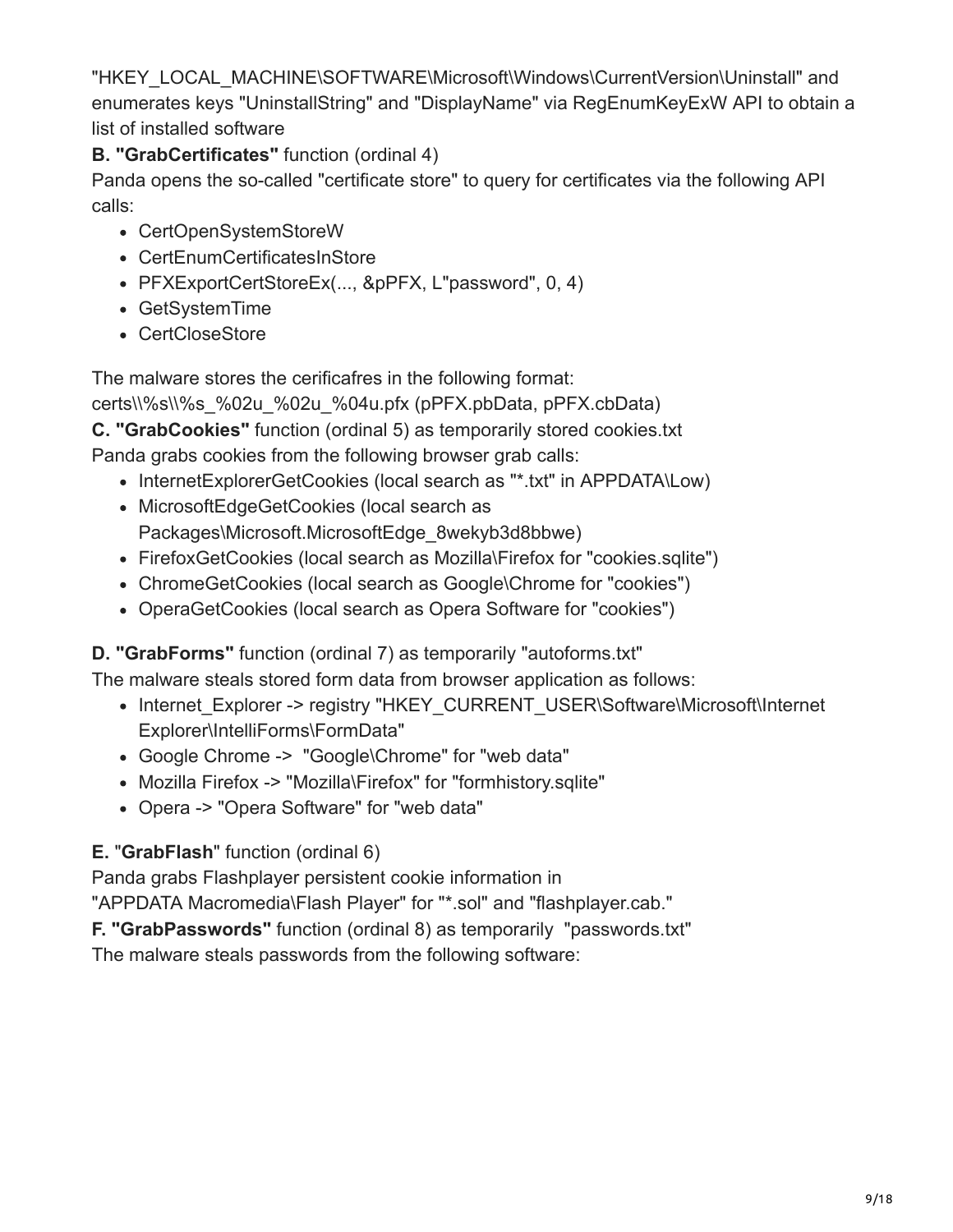InternetExplorer Mozilla Firefox (registry parser method) Google Chrome (local file searcher) Opera (local file searcher) Microsoft Outlook (registry parser method) Windows LiveMail(registry parser method) Thunderbird (registry parser method) FireFTP (registry parser method) WinSCP (registry parser method) TotalCommander (registry and local parser method) FileZilla (registry parser method) CuteFTP (registry and local parser method)

For example, the malware steals Internet Explorer passwords via multiple methods:

- Grabs passwords via "HKEY\_CURRENT\_USER\Software\Microsoft\Internet Explorer\IntelliForms\Storage2" for stored autocomplete Internet Explorer credentials.
- Enumerates the credentials using the CredEnumerateW API while filtering with "Microsoft\_WinInet\_." The credentials are then decrypted using CryptUnprotectData in conjunction with the GUID "abe2869f-9b47-4cd9-a358-c22904dba7f7" as the decryption salt.
- Leverages Windows Vault API to enumerate and extract credentials stored by Microsoft Windows Vault.

The stolen information is stored as follows:

"Soft: %s\tType: %s\tHost : %S\tUser : %S\tPass : %S\r\n"

### **G. "DeleteFlash," "DeleteCookies,"** and **"DeleteCache"** functions (ordinal 3, 2, 1 respectively)

Panda leverages these functions to remove and reset various cached and stored credentials and force the victim to enter them again with the goal to intercept them at the point of victim reentry of them.

# **V. Panda x86 (32-bit) "keylogger32.dll" Module: RAWINPUT Method**

The malware also deploys a custom keylogger32.dll module to steal keyed data as well as to grab screenshots and intercept copied clipboard data leveraging "RAWINPUT" method.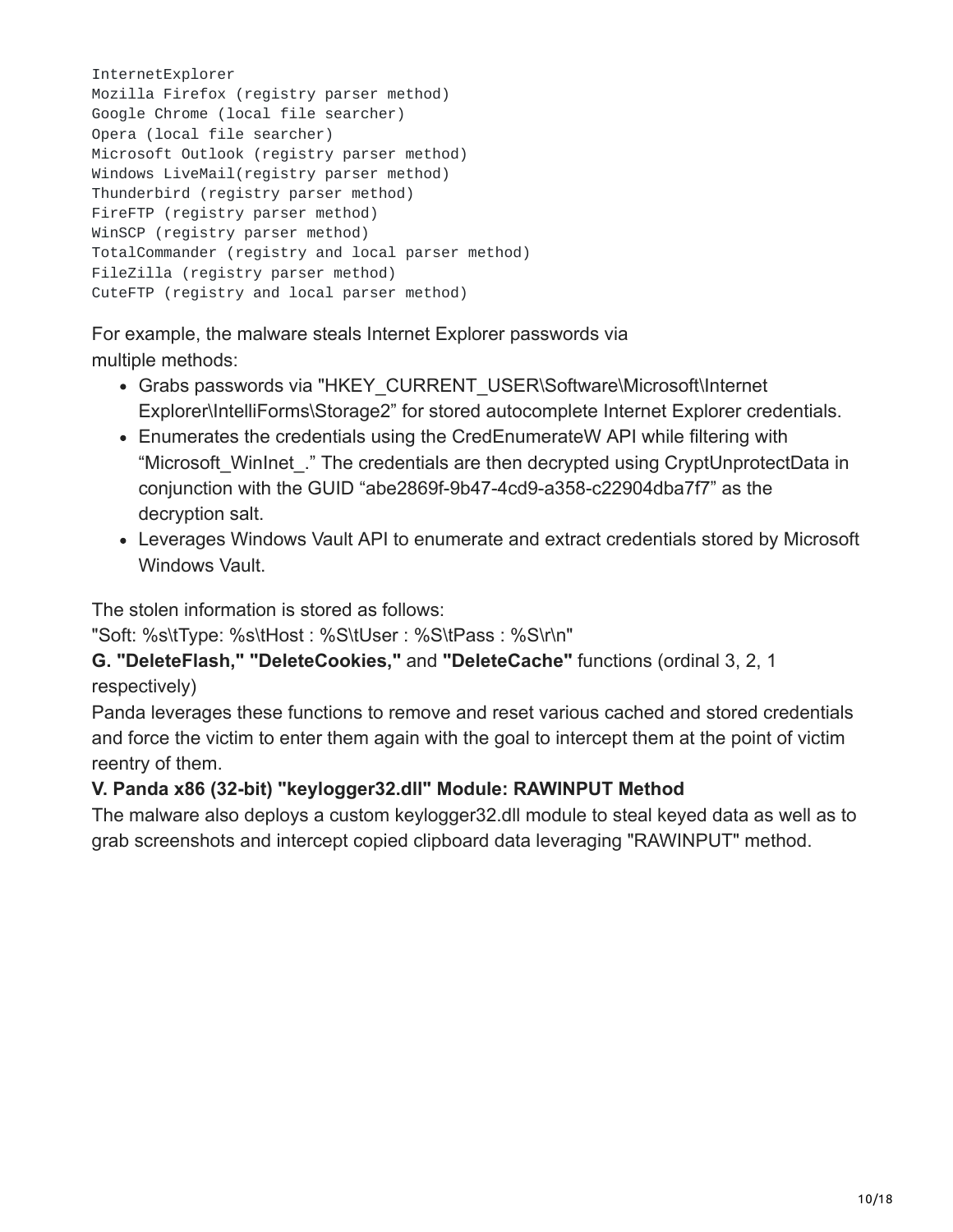

The following exports as used as part of the module:

| <b>Name</b>            | <b>Address Ordinal</b> |              |
|------------------------|------------------------|--------------|
| LoggerStart 1000209B 1 |                        |              |
| LoggerStop             | 1000216B 2             |              |
| DIEntryPoint 10001105  |                        | [main entry] |

The main function "LoggerStart" launched keylogger process via a separate thread. The thread sets up execution via CreateWindowExW with lpfnWndProc as a pointer to its function that processes window messages. The very similar keylogger method is described [here.](https://www.codeproject.com/Articles/297312/Minimal-Key-Logger-using-RAWINPUT) By and large, the keylogger creates the the invisible message only window with the pseudorandom lpszClassName value generated as follows leveraging \_\_rdtsc call (the processor time stamp, which represents the number of clock cycles since the last reset):

```
/////////////////////////////////////////
// Panda Keylogger Generate ClassName //
/////////////////////////////////////////
  v1 = dword_1000522C;
  v2 = 0;do
  {
    if ( !v1 )
    {
      v3 = \underline{\hspace{2cm}}rdtsc();
      v1 = v3;}
    v1 = 214013 * v1 + 2531011;lpcClassName[ v2++ ] = ((v1 >> 16) & 32767ui64) % 25 + 97;}
```
Ultimately, the keylogger passes only the bear minimum values to create an invisible "Message Only Window" as follows: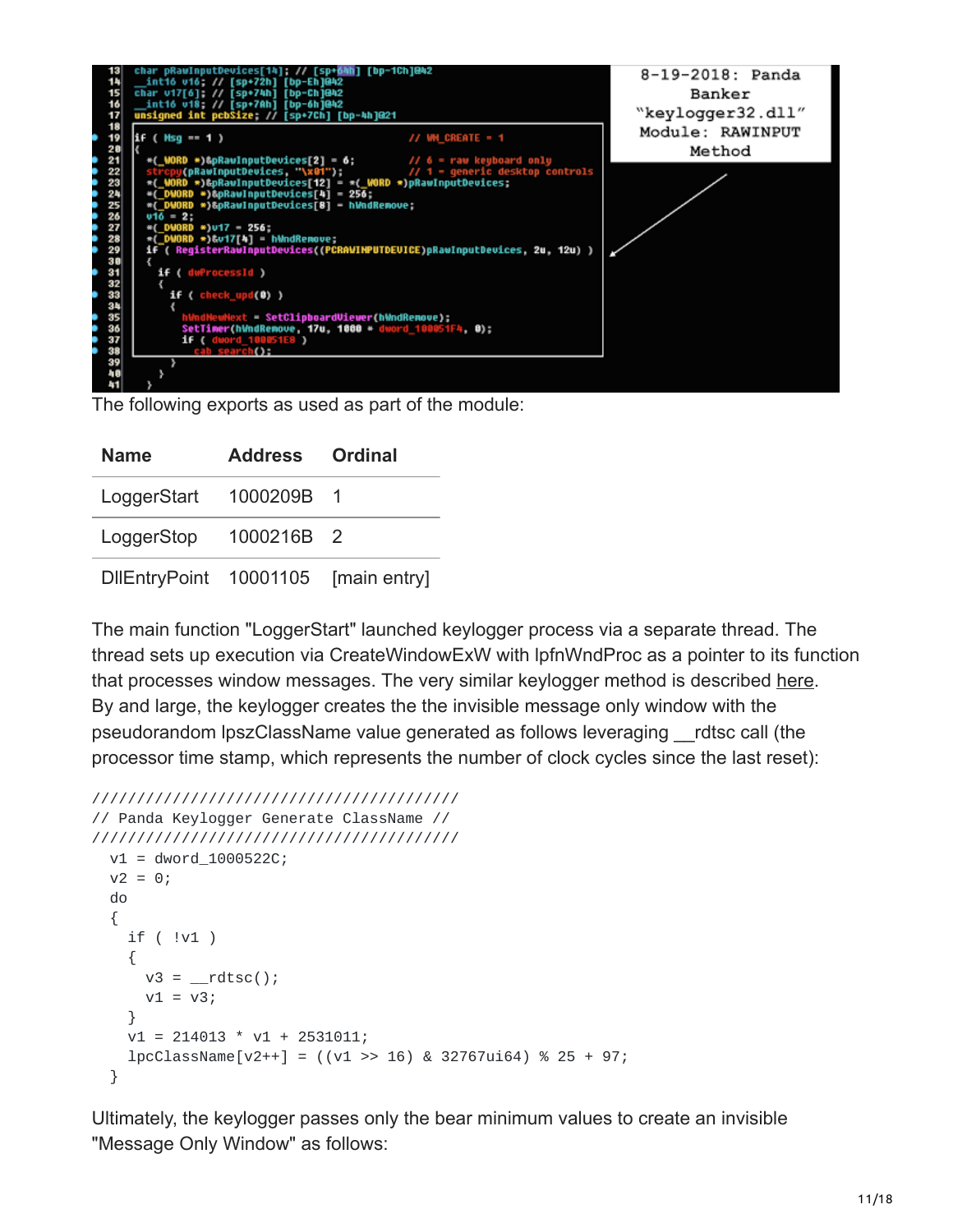CreateWindowExW(0, v7.lpszClassName, 0, 0, 0, 0, 0, 0, HWND\_MESSAGE, 0, v7.hInstance, 0)

Panda uses RegisterRawInputDevices function to register and record calls. The first parameter points to the array of RAWINPUTDEVICE structs. the GetRawInputData first parameter is a handle to the RAWINPUT structure from the device, whose members are, due to usUsagePage=1 (generic desktop controls)and usUsage=6 (keyboard). The pressed keys of intereest are processed with MapVirtualKey and translated to characters and saved to a file later.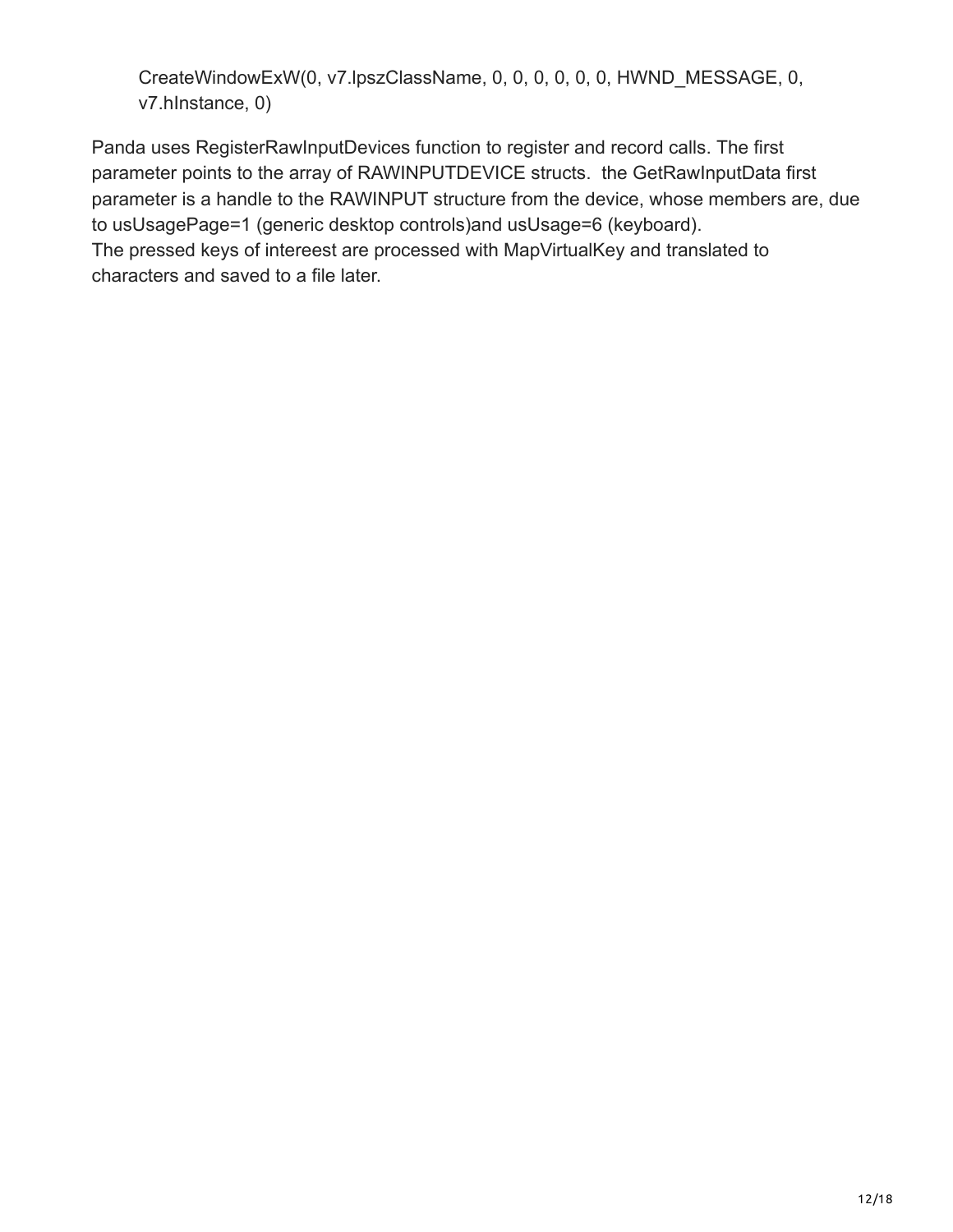```
////////////////////////////////////////
//////// Panda Keylogger KeyProcessor //
////////////////////////////////////////
  GetWindowTextW_0((int)&v13, v2);
    v13 = 0;v4 = GetWindowThreadProcessId(v2, 0);
    dwhk1 = GetKeyboardLayout(v4);v5 = GetCurrentThreadId();
    AttachThreadInput(v4, v5, 1);
    GetKeyboardState(&KeyState);
    v6 = GetCurrentThreadId();
    AttachThreadInput(v4, v6, 0);
    switch ( uCode )
    {
      case 8u:
        v10 = wsprintfW(&v14, L"[BACKSPACE]");
        break;
      case 9u:
        v10 = wsprintfW(&v14, L"[TAB]");
        break;
      case 0xDu:
        v10 = wsprintfW(&v14, L"[ENTER]");
        break;
      case 0x1Bu:
        v10 = wsprintfW(&v14, L"[ESC]");
        break;
      case 0x20u:
        v10 = wsprintfW(&v14, (LPCWSTR)" ");
        break;
      default:
        v7 = dwhkl;v8 = MapVirtualKeyExW(uCode, 0, dwhkl);
        v9 = v8;if ( ucode \ge 33 && (ucode \le 40 || ucode \ge 44 && (ucode \le 46 || ucode =111 || ucode == 144 ) )
         v9 = v8 | 0x100;
        memset(&Dst, 0, 64u);
        if ( ToUnicodeEx(uCode, v9, &KeyState, (LPWSTR)&Dst, 32, 0, v7) \leq 0 )
        {
          if ( GetKeyNameTextW((unsigned __int16)v9 \ll 16, (LPWSTR)&Dst, 32) \ll 0 )
            return;
          v10 = wsprintfW(&v14, L"[%s]", &Dst);
        }
        else
        {
          v10 = wsprintfW(&v14, L"%s", &Dst);
          byte_10005198 = 0;
        }
        break;
    }
    if ( v10 )
      Clipboard_wsprintf((int)&v13);
  }
}
```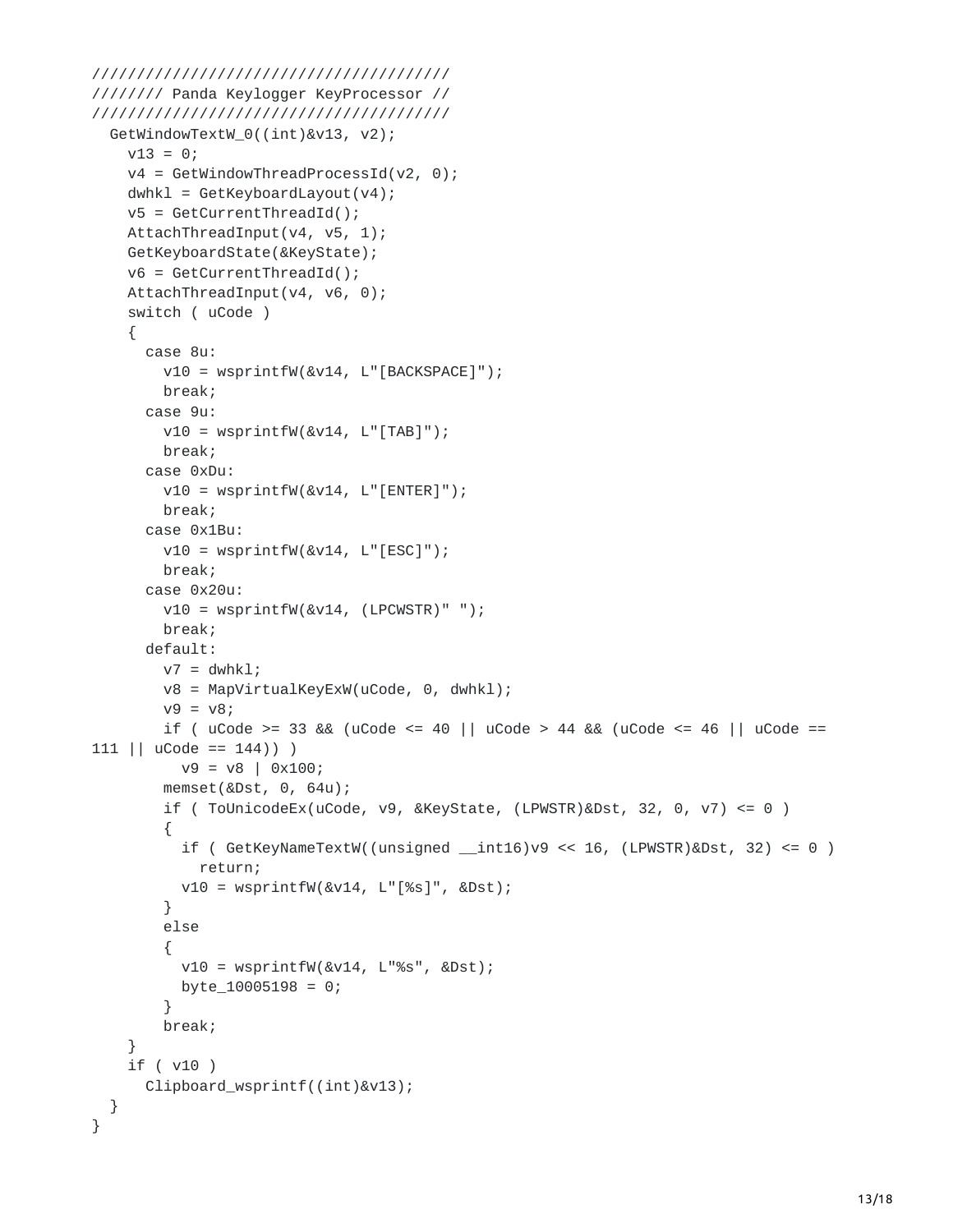Additionally, the malware steals copied clipboard data via sequence of OpenClipboard, GetClipboardData, and SetClipboardViewer API calls receiving a WM\_DRAWCLIPBOARD. The stolen data is stored in the following format with the timestamp:

L"\r\n[Clipboard || %s]\r\n"

It is also notable the keylogger malware also has capabilities to JPEG screenshots via the usual GDI library DLL.

#### **VI. Yara Signature A. Panda Grabber Module**

```
import "pe"
rule crime_win32_panda_banker_grabber_dll {
  meta:
      description = "Detects Panda Banker grabber.dll module"
      author = "@VK_Intel"
      date = "2018-08-18"
      hash1 = "7f85d26b4eb5f704544e2d1af97100f6e3a71b866d4ae2375cc3bbbac2a3f9c9"
   strings:
      $s1 = "Grabber: OutlookReadPassword - unsupported password type" fullword wide
      $s2 = "Software\\Microsoft\\Windows NT\\CurrentVersion\\Windows Messaging
Subsystem\\Profiles\\Outlook" fullword wide
      $s3 = "Grabber: OperaGetCookies - ok" fullword wide
      $s4 = "Grabber: GrabTotalCommander - ok" fullword wide
      $s5 = "grabber.dll" fullword ascii
      $s6 = "Pstorec.dll" fullword wide
      $s7 = "SMTP Password" fullword wide
      $s8 = "Grabber: GrabPasswords - ok" fullword wide
     $s9 = "Grabber: FirefoxGetCookies - ok" fullword wide
      $s10 = "Grabber: IEGetCookies - ok" fullword wide
      $s11 = "Grabber: ChromeGetCookies - ok" fullword wide
     $s12 = "Grabber: EdgeGetCookies - ok" fullword wide
      $s13 = "webdav.tappin.com" fullword ascii
      $s14 = "passwords.txt" fullword wide
     $s15 = "fireFTPsites.dat" fullword wide
      $s16 = "certs\\%s\\%s_%02u_%02u_%04u.pfx" fullword wide
      $s17 = "Grabber: FirefoxGetCookies - called" fullword wide
      $s18 = "Grabber: GrabCuteFTP - ok" fullword wide
  condition:
      (i uint16(0) == 0x5a4d and
         filesize < 200KB and
         pe.imphash() == "8031528b770e1d9f25f2e64511835e27" and
pe.exports("DeleteCache") and pe.exports("DeleteCookies") and
pe.exports("DeleteFlash") and pe.exports("GrabCertificates") and
pe.exports("GrabCookies") and pe.exports("GrabFlash") and
         ( 8 of them )
      ) or ( all of them )
}
```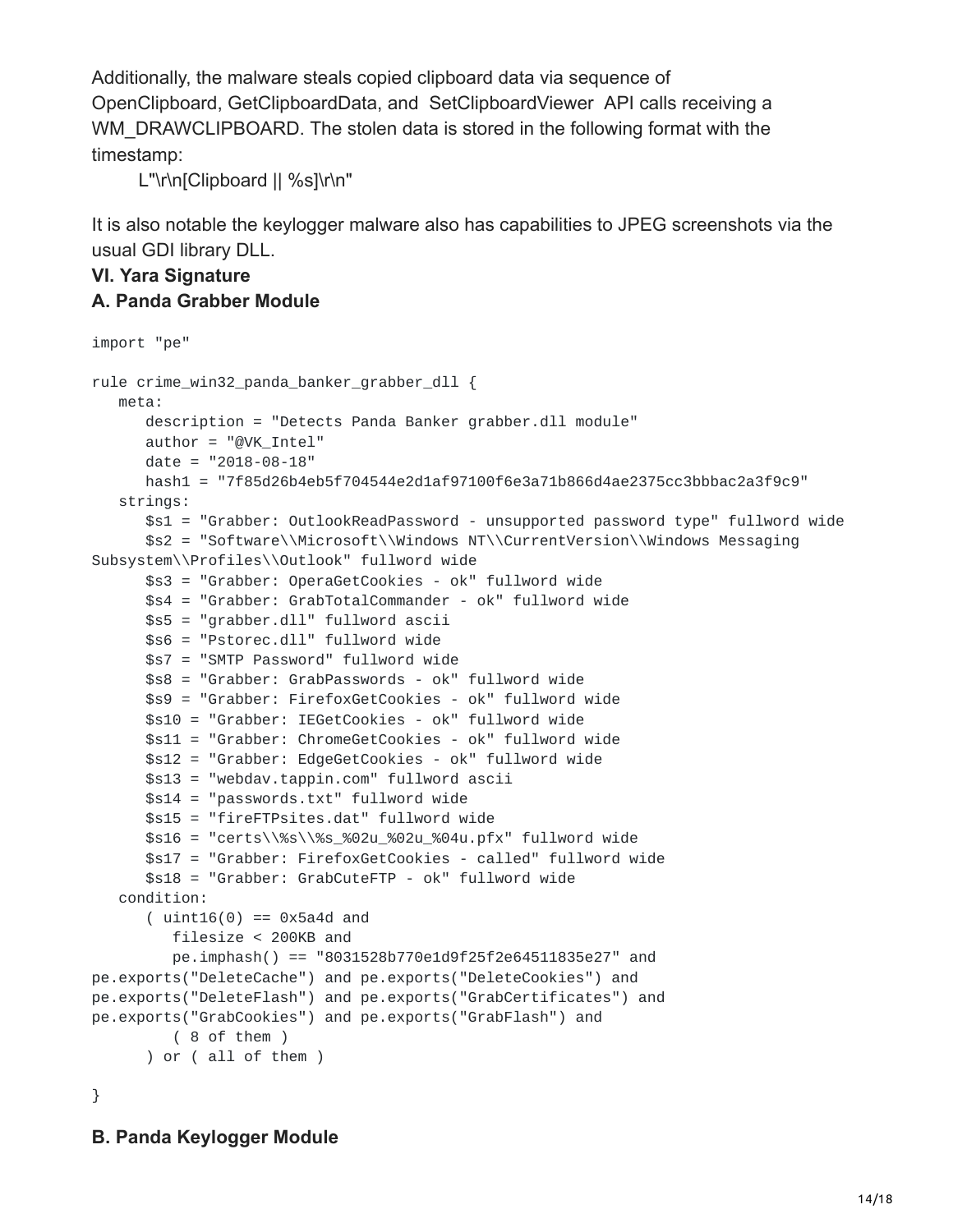```
import "pe"
rule crime_win32_panda_banker_keylogger_dll {
  meta:
      description = "Detects Panda Banker keylogger.dll module"
     author = "@VK_Intel"
     date = "2018-08-18"
      hash1 = "99d116c1e3defb75ebde30e5fcca9a78e16889cde3025823a106ed741fad711c"
  strings:
     $x1 = "keylogger32.dll" fullword ascii
     $s2 = "%s%4d-%02d-%02d_%02d-%02d-%02d-%04d.jpg" fullword ascii
     $s3 = "LoggerStart" fullword ascii
      $s4 = "LoggerStop" fullword ascii
     $s5 = ":, :6:R:\\\<br>"fullword ascii
  condition:
      (i uint16(0) == 0x5a4d and
         filesize < 40KB and
         pe.imphash() == "8c964d45bdb5d28ad0f6d7e92b0efea0" and
pe.exports("LoggerStart") and pe.exports("LoggerStop") and
         ( 1 of ($x*) or all of them )
      ) or ( all of them )
}
```

```
C. Panda Webinject Client
```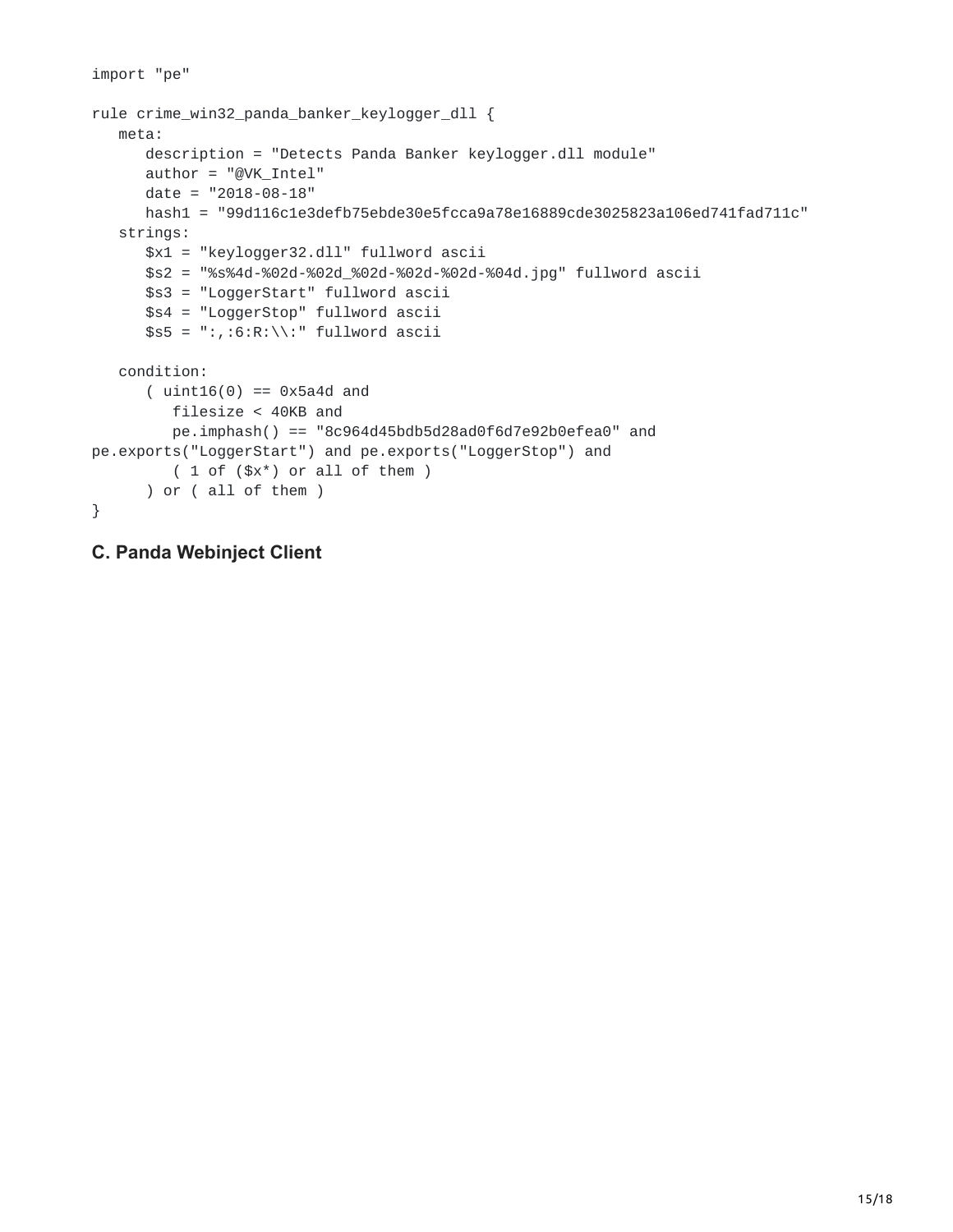```
import "pe"
rule crime_win32_panda_banker_webinject_dll_client {
  meta:
      description = "Detects webinject Panda DLL client"
      author = "@VK_Intel"
      date = "2018-08-18"hash1 = "6a7ec42e06446d8133e4e6838042a38f6198b54b3664fe6bb4df25537493c2f8"
   strings:
      $s1 = "opera_browser.dll" fullword wide
      $s2 = "microsoftedgecp.exe" fullword wide
      $s3 = "microsoftedge.exe" fullword wide
      $s4 = "webinjects" fullword ascii
      $s5 = "grabbed\\%S_%02u_%02u_%02u.txt" fullword wide
     $s6 = "HTTP authentication: username=\"%s\", password=\"%s\"" fullword wide
     $s7 = "url_plugin_keylogger" fullword ascii
     $s8 = "url_plugin_webinject64" fullword ascii
      $s9 = "url_plugin_webinject32" fullword ascii
      $s10 = "testinject" fullword ascii
      $s11 = "url_webinjects" fullword ascii
     $s12 = "webinject%ddata" fullword ascii
     $s13 = "screen_process" fullword ascii
     $s14 = "notify_process" fullword ascii
     $s15 = "keylog_process" fullword ascii
      $s16 = "list_blockedinjects" fullword ascii
     $s17 = "screenshots\\%s\\%04x_%08x.jpg" fullword wide$s18 = "HTTP authentication (encoded): %S" fullword wide
      $s19 = "inject_vnc" fullword ascii
      $s20 = "X-Content-Security-Policy" fullword ascii
  condition:
      (i uint16(0) == 0x5a4d and
         filesize < 200KB and
         pe.imphash() == "c06f3ba3522256a0075a0d89fb44cd42" and
         ( 8 of them )
      ) or ( all of them )
}
```

```
VII. Appendix
A. Dynamic Configuration
```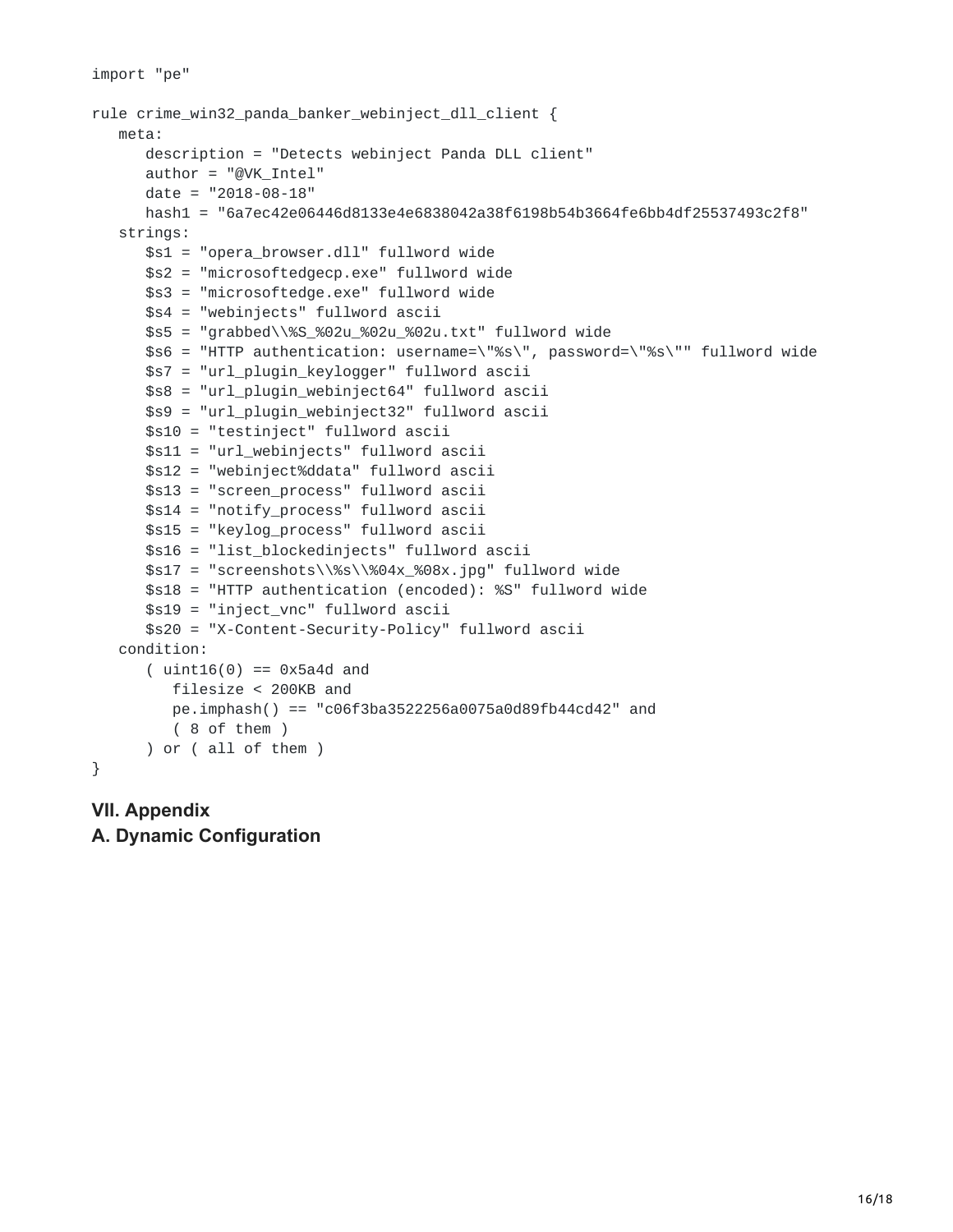```
{
"botnet": "2.6.9",
"check_config": 327685,
"send_report": 327685,
"check_update": 327685,
"url_config": "hXXps://uiaoduiiej.chimkent[.]su/5fewucaopezanxenuzebu.dat",
"url_webinjects": "hXXps://uiaoduiiej.chimkent[.]su/webinjects.dat",
"url_update": "hXXps://uiaoduiiej.chimkent[.]su/5fewucaopezanxenuzebu.exe",
"url_plugin_webinject32": "hXXps://uiaoduiiej.chimkent[.]su/webinject32.bin",
"url_plugin_webinject64": "hXXps://uiaoduiiej.chimkent[.]su/webinject64.bin",
"remove_csp": 1,
"inject_vnc": 1,
"url_plugin_vnc32": "hXXps://uiaoduiiej.chimkent[.]su/vnc32.bin",
"url_plugin_vnc64": "hXXps://uiaoduiiej.chimkent[.]su/vnc64.bin",
"url_plugin_vnc_backserver": "nityYUQPeUwsKYfNAKh7c9O8lCQ=",
"url_plugin_backsocks": "hXXps://uiaoduiiej.chimkent[.]su/backsocks.bin",
"url_plugin_backsocks_backserver": "nityYUQPeUwsKYfNAKh7c9O8lCQ=",
"url_plugin_grabber": "hXXps://uiaoduiiej.chimkent[.]su/grabber.bin",
"grabber_pause": 1,
"grab_softlist": 1,
"grab_pass": 1,
"grab_form": 1,
"grab_cert": 1,
"grab_cookie": 1,
"grab_del_cookie": 0,
"grab_del_cache": 0,
"url_plugin_keylogger": "hXXps://uiaoduiiej.chimkent[.]su/keylogger.bin",
"keylog_process":
"ZmlyZWZveC5leGUAY2hyb21lLmV4ZQBpZXhwbG9yZS5leGUAb3BlcmEuZXhlAAA=",
"screen_process": "cHV0dHkuZXhlAAA=",
"reserved":
"JxZpa8bZHbYkIIvhyEd1cVZ/nS6URxD5wnvrDNiAjyi3xnWW8S8q9f/0ap+7kLHnW4XhNudnwRRizwE="
}
```
## **B. Panda Command-and-Control:**

```
urimchi3dt4[.]website
```
#### **C. Hooked APIs**